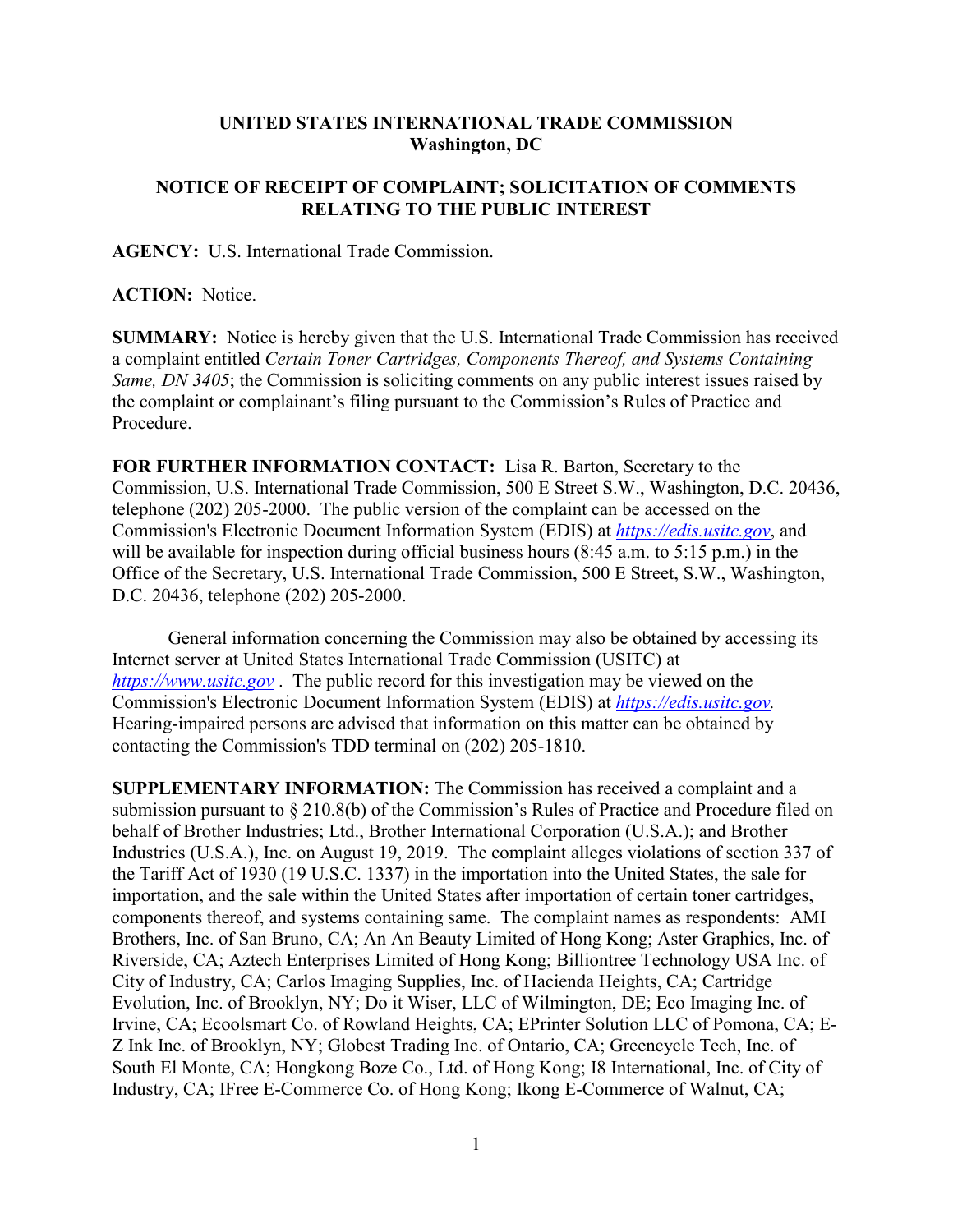Intercon International Corp. of Brea, CA; IPrint Enterprise Limited of Hong Kong; LD Products, Inc. of Long Beach, CA; Linkyo Corp. La Puente, CA; Mangoket LLC of Alhambra, CA; New Era Image LLC of Corona, CA; OW Supplies Corp. of Corona, CA; Solong E-Commerce Co., LLC of Hong Kong; Smartjet E-Commerce Co., LLC of Hong Kong; Super Warehouse Inc. of Blaine, WA; Theresa Meng of Brooklyn, NY; Triple Best LLC of San Diego, CA; V4ink, Inc. of Diamond Bar, CA; and Zhuhai Xiaohui E-Commerce Co., Ltd. of China. The complainant requests that the Commission issue a general exclusion order, or alternatively, a limited exclusion order, cease and desist orders, and impose a bond upon respondents' alleged infringing articles during the 60-day Presidential review period pursuant to 19 U.S.C. 1337(j).

Proposed respondents, other interested parties, and members of the public are invited to file comments on any public interest issues raised by the complaint or  $\S 210.8(b)$  filing. Comments should address whether issuance of the relief specifically requested by the complainant in this investigation would affect the public health and welfare in the United States, competitive conditions in the United States economy, the production of like or directly competitive articles in the United States, or United States consumers.

In particular, the Commission is interested in comments that:

- (i) explain how the articles potentially subject to the requested remedial orders are used in the United States;
- (ii) identify any public health, safety, or welfare concerns in the United States relating to the requested remedial orders;
- (iii) identify like or directly competitive articles that complainant, its licensees, or third parties make in the United States which could replace the subject articles if they were to be excluded;
- (iv) indicate whether complainant, complainant's licensees, and/or third party suppliers have the capacity to replace the volume of articles potentially subject to the requested exclusion order and/or a cease and desist order within a commercially reasonable time; and
- (v) explain how the requested remedial orders would impact United States consumers.

Written submissions on the public interest must be filed no later than by close of business, eight calendar days after the date of publication of this notice in the Federal Register. There will be further opportunities for comment on the public interest after the issuance of any final initial determination in this investigation. Any written submissions on other issues must also be filed by no later than the close of business, eight calendar days after publication of this notice in the Federal Register. Complainant may file replies to any written submissions no later than three calendar days after the date on which any initial submissions were due. Any